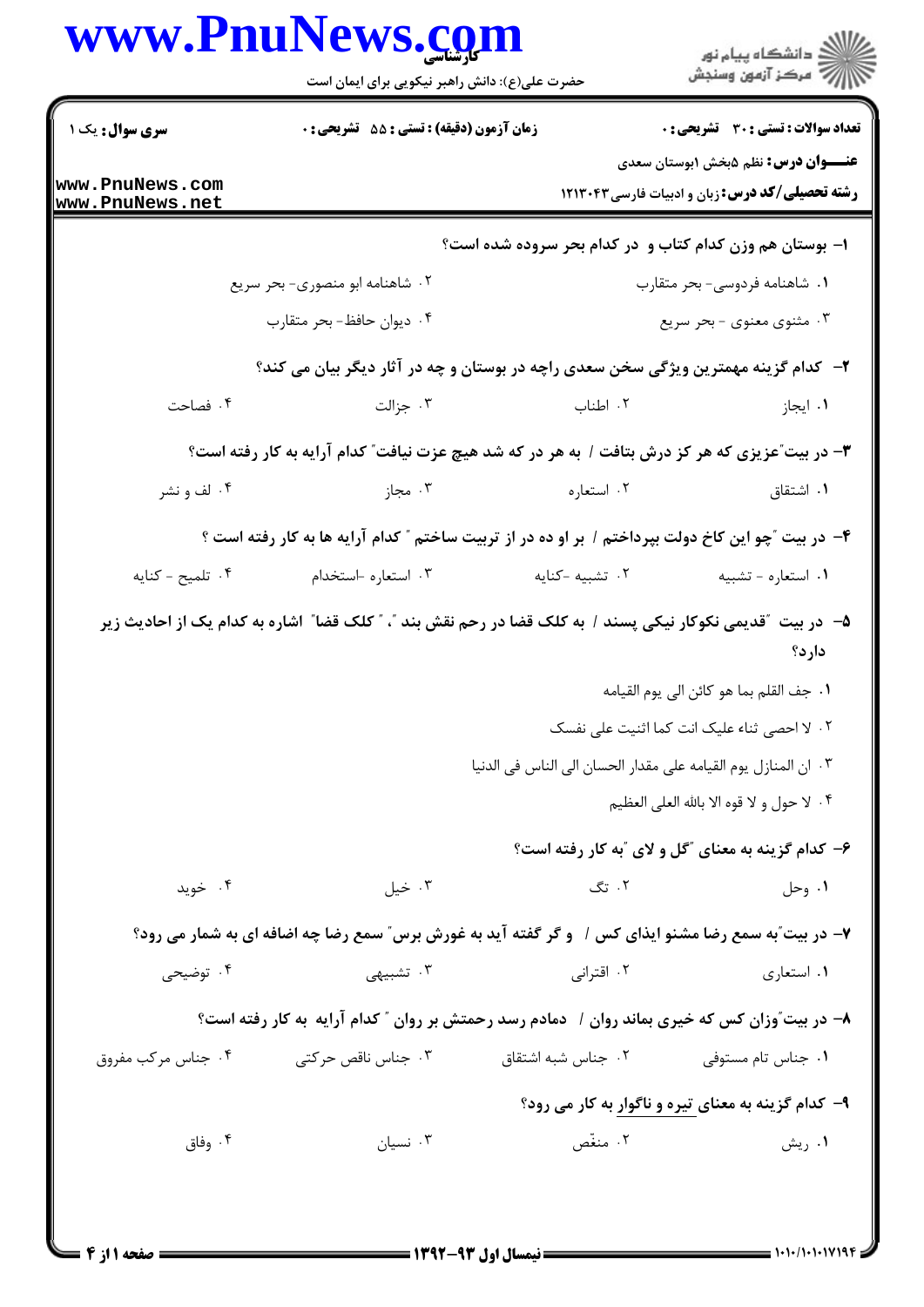|                                    | www.PnuNews.com<br>حضرت علی(ع): دانش راهبر نیکویی برای ایمان است                                               |                | ڪ دانشڪاه پيام نور<br>پ <sup>ر</sup> مرڪز آزمون وسنڊش                                         |
|------------------------------------|----------------------------------------------------------------------------------------------------------------|----------------|-----------------------------------------------------------------------------------------------|
| <b>سری سوال : ۱ یک</b>             | زمان آزمون (دقیقه) : تستی : 55 آتشریحی : 0                                                                     |                | <b>تعداد سوالات : تستي : 30 ٪ تشريحي : 0</b>                                                  |
| www.PnuNews.com<br>www.PnuNews.net |                                                                                                                |                | <b>عنـــوان درس:</b> نظم ۵بخش ۱بوستان سعدی<br>رشته تحصیلی/کد درس: زبان و ادبیات فارسی ۱۲۱۳۰۴۳ |
|                                    | ۱۰− در مصرع "کسی گوی دولت ز دنیا برد "، " گوی دولت ّچه اضافه ای به شمار می رود؟                                |                |                                                                                               |
| ۰۴ بيانى                           | ۰۳ تشبیهی                                                                                                      | ۲. تخصیصی      | ۰۱ استعاري                                                                                    |
|                                    | 11- در بیت "غم خویش در زندگانی خور که خویش / به مرده نپردازد از حرص خویش" ، خویش به ترتیب در کدام معنا و آرایه |                | به کار رفته است؟                                                                              |
|                                    | ۲. خویشاوند- خود- جناس مرفو                                                                                    |                | ١. خود - خانواده - جناس لاحق                                                                  |
|                                    | ۴. خود - خویشاوند- جناس زائد                                                                                   |                | ۰۳ خود - خویشاوند- جناس تام                                                                   |
|                                    | ۱۲- آبه پوشیدن ستر درویش کوش / که ستر خدایت بود پرده پوش ّ ، ستر در مصرع اول به چه معناست؟                     |                |                                                                                               |
| ۰۴ دستار                           | ۰۳ عیب                                                                                                         | ۰۲ شرمگاه      | ۰۱ پوشش                                                                                       |
|                                    | ۱۳– در طب قدیم افزودنی کدام خلط در بدن آدمی را، موجب خیالاتی شدن و مالیخولیا یی شدن می دانستند؟                |                |                                                                                               |
| ۰۴ صفرا                            | ۲. خون مسلسل پر است به سال میشود و تر می کند و تر است که است که در این می کند و تر است که است که از ک          |                | ۰۱ سودا                                                                                       |
|                                    | ۱۴– در بیت آنه تلخ است صبری که بر یاد اوست / که تلخی، شکر باشد از دست دوست " کدام آرایه به کار رفته است؟       |                |                                                                                               |
| ۰۴ ایهام تبادر                     | ۰۳ ایهام سمعی                                                                                                  | ۰۲ ایهام تناسب | ۰۱ ایهام تضاد                                                                                 |
|                                    | ۱۵− ″بگفت ای هوادار مسکین من / برفت انگبین یار شیرین من″ (یار ۖ شیرین) از جهت دستوری چه نقشی دارد؟             |                |                                                                                               |
| ۰۴ فاعل                            | ۰۳ قىد                                                                                                         | ۰۲ صفت         | ۰۱. بدل                                                                                       |
|                                    |                                                                                                                |                | ۱۶- کدام گزینه به معنای ؒ پارچه ای که به کمر می بندند ؒ به کار رفته است؟                      |
| ۰۴ جبّه                            | ۰۳ ردا                                                                                                         | ۰۲ میزر        | ۰۱ دستار                                                                                      |
|                                    | <b>۱۷</b> - در بیت "تو برداشتی و آمدی سوی من / همی در سپوزی به پهلوی من" ، در سپوزی در کدام گزینه آمده است؟    |                |                                                                                               |
| ۰۴ , ها کردن $\cdot$               | ۰۳ چسبیدن                                                                                                      | ۰۲ سوزاندن     | ۰۱ فرو بردن                                                                                   |
|                                    | ۱۸- در بیت ؒگل سرخ رویم نگر زرّ ناب ۱ فرو رفت،چون زرد شد آفتاب ؒ کدام آرایه به کار رفته است؟                   |                |                                                                                               |
| ۰۴ استخدام                         | ۰۳ تجرید                                                                                                       | ٠٢ التفات      | ۰۱ مشاکله                                                                                     |
|                                    | ۱۹- در بیت " تو بر کره توسنی بر کمر / نگر تا نپیچد ز حکم تو سر " کدام آرایه به کار رفته است؟                   |                |                                                                                               |
| ۰۴ ایهام                           | ۰۳ استخدام                                                                                                     | ۰۲ کنایه       | ٠١. استعاره                                                                                   |
|                                    |                                                                                                                |                |                                                                                               |
|                                    |                                                                                                                |                |                                                                                               |

 $= 1.1.11.11111$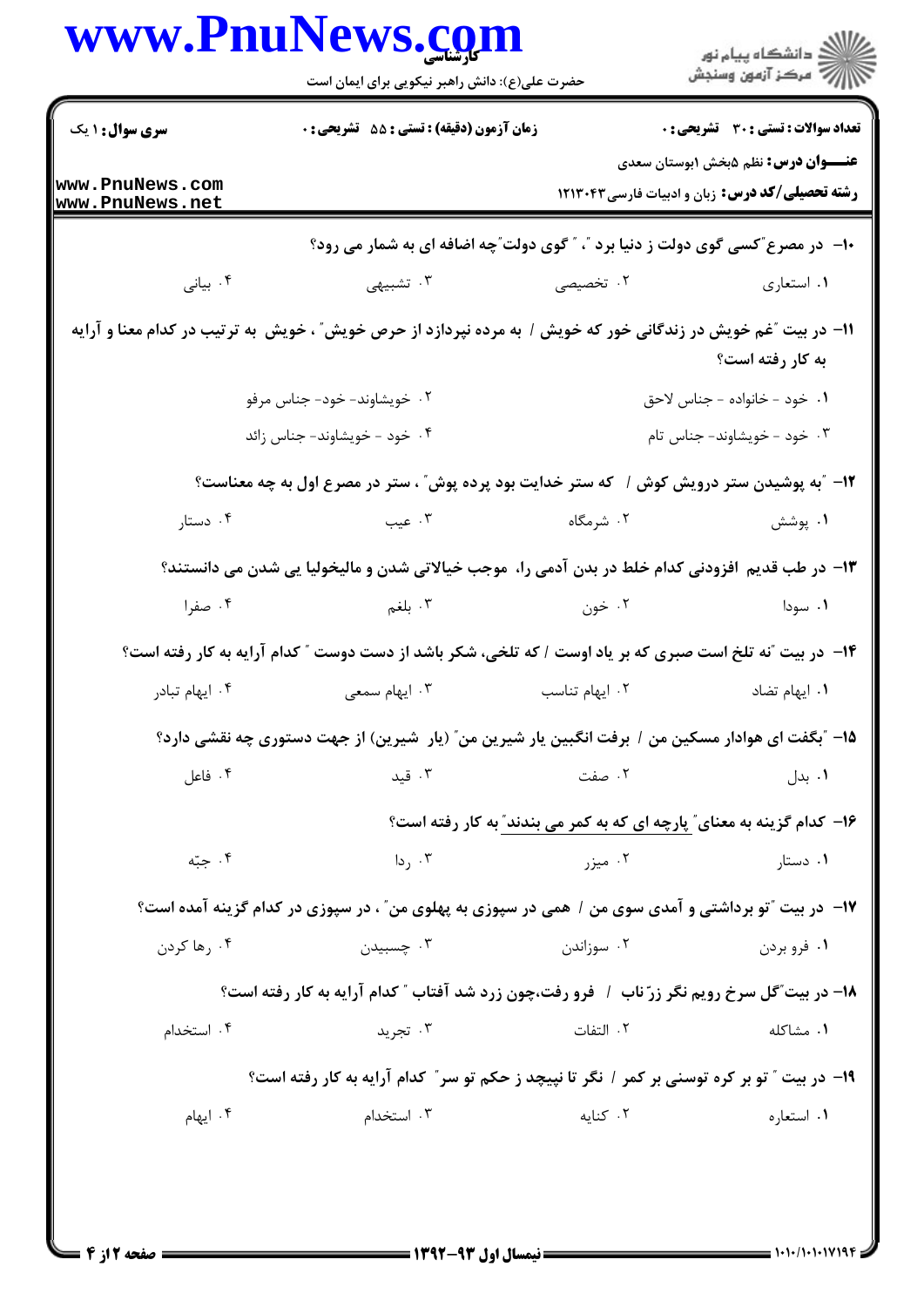|                                    | حضرت علی(ع): دانش راهبر نیکویی برای ایمان است | ِ<br>∭ دانشڪاه پيام نور<br>∭ مرڪز آزمون وسنڊش                                                                       |  |
|------------------------------------|-----------------------------------------------|---------------------------------------------------------------------------------------------------------------------|--|
| <b>سری سوال : ۱ یک</b>             | زمان آزمون (دقیقه) : تستی : 55 آتشریحی : 0    | <b>تعداد سوالات : تستي : 30 ٪ تشريحي : 0</b>                                                                        |  |
|                                    |                                               | <b>عنـــوان درس:</b> نظم ۵بخش ۱بوستان سعدی                                                                          |  |
| www.PnuNews.com<br>www.PnuNews.net |                                               | <b>رشته تحصیلی/کد درس:</b> زبان و ادبیات فارسی ۱۲۱۳۰۴۳                                                              |  |
|                                    |                                               | <b>+۲-</b> ″ آستین دراز″ کنایه از چیست؟                                                                             |  |
|                                    | ۰۲ بخشنده بودن از روی تواضع                   | ۰۱ دست دراز کردن برای گدایی                                                                                         |  |
|                                    | ۰۴ دست کج بودن در امور دنیا                   | ۰۳ متمول بودن از نظر دارایی                                                                                         |  |
|                                    |                                               | <b>۲۱</b> - جامه ای که پادشاهان و بزرگان می بخشیدند، چه نام داشت؟                                                   |  |
| ۰۴ دراعه                           | ۰۳ خرقه                                       | ٠١ صله<br>۰۲ تشریف                                                                                                  |  |
|                                    |                                               | <b>۲۲</b> - ″ در بیت ″مکن خانه بر راه سیل ای غلام ۱ که کس را نگشت این عمارت تمام″ سیل استعاره از چیست؟              |  |
|                                    | ۰۲ ساختن خانه بر سر راه مسافران               | ۰۱ گذر زمان و ناپایداری انسان و متعلقات                                                                             |  |
|                                    | ۰۴ باقی گذاشتن مال و ثروت در دنیا             | ۰۳ احساس کاستی و نقصان نکردن                                                                                        |  |
|                                    |                                               | ۲۳- کدامیک از عبارات زیر را در هنگام ترس و توسل به خداوند بر زبان می آورند و چه نامیده می شود؟                      |  |
|                                    | ٢. لبيک اللهم لبيک - تلبيه                    | ٠١ لا حول و لا قوه الا بالله– حوقله                                                                                 |  |
|                                    | ۴. بسم الله الرحمن الرحيم – بسمله             | ٠٣ لا اله الا الله الملك حق المبين - تهليل                                                                          |  |
|                                    |                                               | <b>۳۴</b> − در مورد بیت ″پیاپی بیفشان از آیینه گرد / که مصقل نگیرد چو زنگار خُورد″ کدام گزینه صحیح به کار رفته است؟ |  |
| ۰۴ مصقل: فلز روي                   | ۰۳ زنگار: فلز صيقل داده                       | ۰۲ گرد: استعاره از گناه<br>٠١. آيينه: كنايه از قلب                                                                  |  |
|                                    |                                               | ۲۵– کدام گزینه با بقیه متفاوت است؟                                                                                  |  |
| ۰۴ نقیب                            | ۰۳ پاسبان                                     | ۰۲ شبگرد<br>۰۱ عسس                                                                                                  |  |
|                                    |                                               | ۲۶- "به قید اندرم جرّه بازی که بود / دمادم سر رشته خواهد ربود" ،جره باز در کدام معنا و کدام آرایه به کار رفته است؟  |  |
|                                    | ۰۲ شعبده باز، چالاک- استعاره                  | ٠١ باز سياه وضعيف - كنايه                                                                                           |  |
|                                    | ۰۴ باز سفید و چالاک -استعاره                  | ۰۳ شعبده باز، شاداب -کنایه                                                                                          |  |
|                                    |                                               | ۲۷– کدام گزینه در مورد بیت ″چو شیبت درآمد به روی شباب / شبت روز شد دیده بر کن ز خواب″ صحیح به کار رفته است؟         |  |
|                                    | ٠٢ ديده بركن: دنيا را رها كن                  | ٠١ شيب: موى سفيد پيرى                                                                                               |  |
|                                    | ۰۴ شباب: هنگام خوابیدن و شب                   | ۰۳ شیب و شباب: جناس زاید                                                                                            |  |
|                                    |                                               | <b>۲۸</b> - در بیت ؒخدا را ندانست و طاعت نکرد / که بر بخت و روزی قناعت نکرد ؒ که چه نوع که یی به شمار می رود؟       |  |
|                                    |                                               |                                                                                                                     |  |